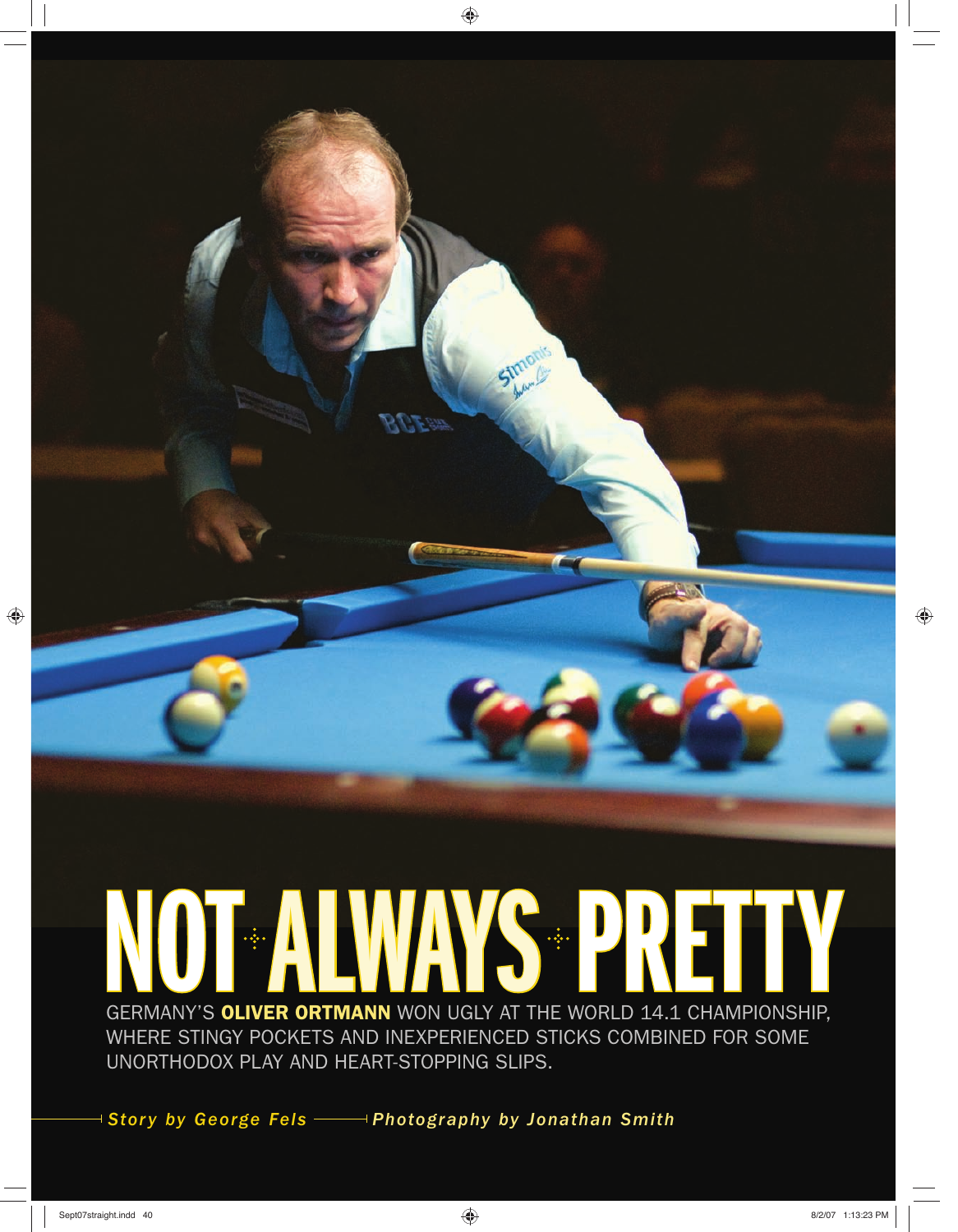◈

**FRICH SCHOOLS CONTINUE CONTINUE CAN BE ONE CRUEL BITCH** OR ALL HER EL-EGANCE, THE GAME OF 14.1 CONTINUOUS POCKET BILLIARDS OF A MISTRESS. HOW ELSE WOULD ONE EXPLAIN A 69- BALL PENALTY FOR FAILURE TO DRIVE TWO BALLS TO THE RAIL ON THE GAME'S OPENING BREAK? A GAME THAT KEEPS ONE CONTES-TANT IN THE CHAIR WHILE HIS OPPONENT SCORES ALL THE POINTS? A FINAL THAT LOOKED LIKE A MIXED-MAR-TIAL ARTS MATCH BETWEEN RAY CHARLES AND LITTLE STEVIE WONDER?

The lady, however, does have her moods. In the second annual Predator World 14.1 Straight Pool Championship — nicely run July 9-14 by Dragon Promotions at the Hilton East Brunswick, just off the New Jersey Turnpike — she did permit some highly memorable races. First, however, she required that all competitors don a pair of lead boots first, in the form of the Diamond tables' nasty, nasty pockets.

"It's not that they're tight," explained Florida's genial John Schmidt, perhaps America's best hope to bring the title home. "They're four-and-a-half inches - two balls will still fit side-byside. But they've changed the pitch of the pocket jaws [i.e., their angle toward each other]. It's only about 2 degrees' difference, but between that and how deep the pocket lip sits, they're really tough."

A field of 64 players from 15 countries prodded the balls into these unforgiving pockets in three separate stages — round-robin to winnow the field to 32, double-elimination through 16, and then single-elimination. Indeed, balls that appeared to have been struck cleanly and even with "pocket speed" could be seen wiggling and spitting back in their shooters' eye. To observe a top-shelf player staring slack-jawed at a miss he simply cannot comprehend is deliciously fulfilling to us ham 'n' eggers who make up most of the cuegames universe.

## **ROUND-ROBIN: MEET THE PINOYS**<br>The Filipinos have become to pool

The Filipinos have become to pool what the royal Khan family of Pakistan used to be to the sport of squash ("When you have beaten everyone else in the world, then you are ready to play a Khan"). Accordingly, the earlyrounds play of this year's entrants from the islands, Warren Kiamco and money-match terror Dennis Orcollo, drew a lot of what attention there was to draw from the sparse galleries.

The fact is, straight pool is about as welcome in the Philippines as the cobras that haunt the hinterlands. Not only are the playing conditions for it frequently deplorable, but far more important, it doesn't suit the purposes of that gambling-happy nation. Side bets cannot be placed on individual racks, as they can in a 9- or 10-ball match, and it takes far too long to determine a winner.

Between them, Kiamco and Orcollo have exactly one tournament's worth of

14.1 experience (Orcollo played this event last year). Their

games are practically interchangeable, produced by mascot-sized, expressionless men, both ferocious gamblers, playing largely on their magnificent instincts. They do understand that the mission is to get the balls open as early in the sequence as possible — but in connecting the open balls, their play slows perceptibly, almost as though they were thinking, "Now that I can finally play any ball into any pocket at any time, exactly what is it that I do?" Unconventional position sequence play, though, is simply pool's answer to baseball's unearned runs: Everything looks the same on the scoreboard. Orcollo went 6-1 in round-robin play, Kiamco 5-2, and both men advanced to the final 16.

Another player tandem receiving more than routine curiosity was the pair of young Korean sisters, Bo Ram Cha and Yu-Ram Cha — along with Austria's Jasmin Ouschan the only female entrants. The sisters are said to train a mere 12 hours a day (with a two-hour break for dinner)! Each went 2-5, but they are just 21 and 19, respectively, and produced some 50-ball runs that had spectators' heads nodding in respect.

Elsewhere in round-robin competition, there were some scores that inspired double-takes. The milk of human kindness requires that the losers

**Challenger See could hardly watch in the error-filled final.** 

September 2007

⊕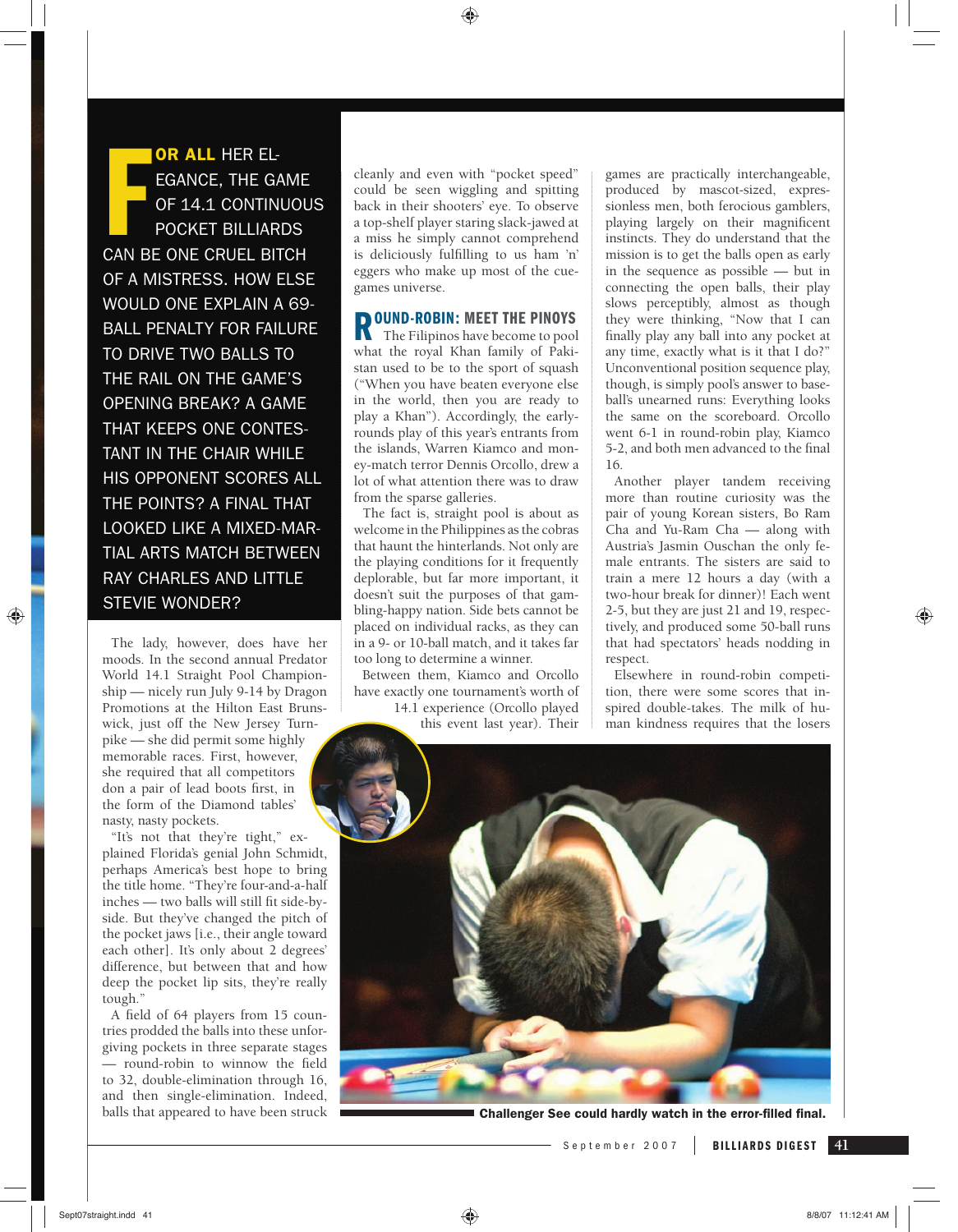#### $\cdot$ <sup>2</sup> PREDATOR WORLD 14.1 STRAIGHT POOL CHAMPIONSHIP  $\cdot$ <sup>2</sup> ·

⊕



remain nameless, but excluding forfeits (of which there were too many), two games went 100-2 and two went 100-1. And the venerable Danny Barouty, of nearby Queens, N.Y., ousted one opponent by a mere 100 to -8. (That is nearly four full racks short of a record, however. The legendary Joe Balsis once lost a U.S. Open match 150 to -13 to a total unknown, yet — and until a feeble late rally, Balsis' scoring total for the match stood at -36!)

Four competitors came through the opening rounds undefeated, all of them Europeans: Russia's Konstantin Stepanov, 2006 champion Thorsten Hohmann and runner-up Thomas Engert, both of Germany, and the Netherland's Niels Feijen. The rounds were also gen-

erally kind to American contestants, with the notable exception of Maryland's Mike Davis, who was sensational in '06 but fell to 3-4 this year. Thirteen Yanks sallied forward into double-elimination play, and as a special treat for the hometown crowd, six of those had son, while Smith, a photographer who has worked for this magazine, carries the distinctive mantel of "World's Best Working-Stiff Player"), and Boston's Matt Tretault all came through. But the biggest single upper for the crowd had to be Barouty, the field's first-born and its only glasses-wearer, who eventually earned his way into the Sweet Sixteen with a thrilling victory over no less than Hohmann himself, 150-117.

## **DOUBLE-ELIMINATION: NEW FACES**

The second of the tournament's three phases was as notable for who didn't advance as it was for those who did. Two of last year's semifinalists, Mika Immonen of Finland and America's Max Eberle, were casualties; another surprise exit was that of perennial challenger Ralf Souquet, who suffered the added indignity of losing to a countryman, young Nico Otterman.

By now, however, most of the tonguewagging was about two players all but unheard of in America. One was a young Chinese by the intriguing name of Huidji See (one can practically hear the smartasses guffawing back, "Oh, not much"). Young See is the third-ranked player in the Netherlands, behind Feijen and Nick Van den Berg, and presents pool with the first bona fide flat-top crew-cut since the late Jimmy Moore and, going even further back, Texan Lee Roy Kinman. See gained entry to this meet barely a week before the first ball was struck, and then only when another contestant bailed out. He would go all the way to the tournament semifinals, along the way sitting down none other than his countryman Feijen.

But even with See's fine play, he was absolutely low-profile next to another rookie, Martin Kempter of Austria, a friendly 26-year-old with an engaging smile who readily admitted his 14.1

*NUMBERS GAME*<br> **8** Number of major straight-pool championships won by Oliver Ortmann in the<br>
U.S. (2007 World 14.1, 1989 and 1993 BCA U.S. Open) and at the European<br>
Pool Championships (1987, 1989, 1990, 2000 and 2006) U.S. (2007 World 14.1, 1989 and 1993 BCA U.S. Open) and at the European Pool Championships (1987, 1989, 1990, 2000 and 2006)

East Coast credentials. New Jersey's own Allen Hopkins and Ed Hodan, New Yorkers Tony Robles and Jonathan Smith (Robles may be the best-liked player on the planet, and for good reaprowess was in its infancy: "I play a little bit in Europe, one tournament, then I practice one, two weeks for this, that's about it." There's a 156-ball practice run in that meager preparation, so there's

**BILLIARDS DIGEST** September 2007

**42**

⊕

♠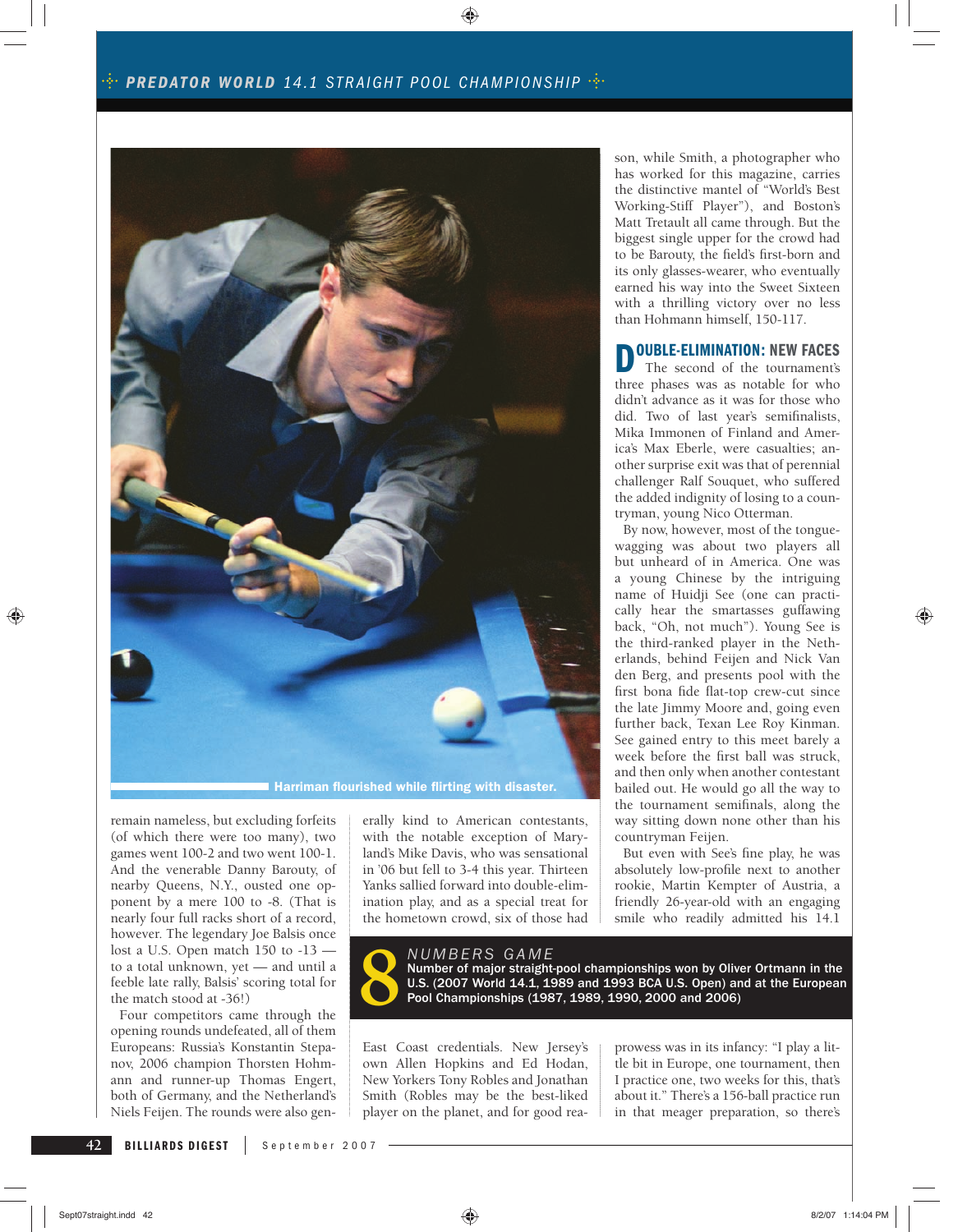obviously considerable raw talent there. The word "raw" is operative in that praise, however. Highly operative.

First there's the fascinating technique with which he measures his break shots. He raises his cue with both hands as if preparing to offer it up for sacrifice, and holds it over the break ball on the shot line. Then he points at the rack, and then he's ready to shoot. "It's something I learned from my coach, and actually a lot of guys in Europe do it," he explains, apparently unaware that American eyes have never seen anything like

it. "Between the butt of my cue and the shaft [i.e., it's the joint of his cue that goes directly over the object ball], I find a  $90$ degree line to the shot. Then I know where to hit." That clarification, while verbatim, is still incomplete, and why he cannot simply visualize that information as other players do is anyone's guess. But it works.

⊕

And then there were the break shots themselves, which suggest that young Kempter has the game of 14.1 confused with rotation. His favorite break-shot strategy,

in fact, is to draw the cue ball all the way back to the far end rail and out again. The crowd murmurs with anticipation every time he lines one up; it's quite similar to hoping Barry Bonds will park a baseball among the kayakers, except that this is a very nice kid without the size-12 head. Kempter brought both his aiming and execution techniques to bear, and then some, against America's Dennis Hatch, who plays much better straight pool than most people think — although, on this occasion, he didn't play any pool of any kind. Kempter ran 150 and out on him, a feat accomplished only a relative handful of times in the game's history (Sigel vs. Zuglan, in the battle of the East Coast Mikes 17 years ago, comes to mind, but nothing more contemporary than that). Hatch then graciously agreed to continue racking the balls so Kempter could continue his run (there was a substantial bonus for a 200-ball effort), but was pressed into service only once, as Kempter got just 10 more balls. Still, that was good enough for the meet's long run and a \$5,000 reward.

⊕

Long runs in straight pool, while they seem almost infinitely complex, can normally be reduced to just two aspects: (a) How consistently did the

half racks he ran on Hatch, he had to alter the landscape five or more times in six of them. That's quite a bit of ball bumping, and while I do favor the female pronoun when writing on 14.1, it's equally fair to say that the lady does not appreciate having her balls bumped to excess. Like See, Kempter would reach the semis — they were opponents where the lady would take him to task for his indiscretions most pointedly.

# SINGLE-ELIMINATION:

**WHEN KEMPTER DID HAVE OPEN SHOTS, THEY OFFERED ONLY PARTIAL CUE-BALL CONTROL, AND THEN NOT TO ANYWHERE HE WANTED TO GO.**

> player hit his/her primary break shot at the proper speed — that is, get object balls open and accessible to the cue ball without re-clustering them?; and (b), how consistently did the player ensure the success of *secondary* break shots by creating patterns that included a "safety valve," or "insurance," ball? Assuming that the player has the requisite skills to connect the balls once they're opened and manage the cue ball while doing so, that's really all that long runs are about. With Kempter, however, as aspect (a) has clearly gone the way of the passenger pigeon and sabre-toothed tiger, aspect (b) becomes even more critical. He seems to have a modest understanding of that concept. But of the eleven and a

play was almost certainly the Schmidt-Engert encounter in the round of 16, an unusual pairing of 400-ball runners. (Engert has actually come within a single ball of 500.) Trailing 169-80, Schmidt took a practical approach to wiping out an 89-ball deficit: He ran 99. After the two men traded nervous innings of single-digit scores — two for Schmidt, one for Engert the German lost the match out of sheer nonchalance. Facing a relatively simple but over-a-ball shot near the left side rail, the gaunt

♠

The best match in single-elimination

lefty inexplicably decided to take his cue behind his back instead of simply reaching for the bridge. The diabolical corner pocket wasn't having any of that showboating, and the resultant wiggle allowed Schmidt the win.

*NUMBERS GAME* **1,890** Total number of balls pocketed by Oliver Ortmann during the championship

Elsewhere, Ouschan, whose stellar and fearless play brought her to the final 16 for the second straight year, finally showed some troubles with nerves in losing to the steady Kiamco. Hopkins, whose practice strokes are both lon-

September 2007

Sept07straight.indd 43 8/9/07 1:41:33 PM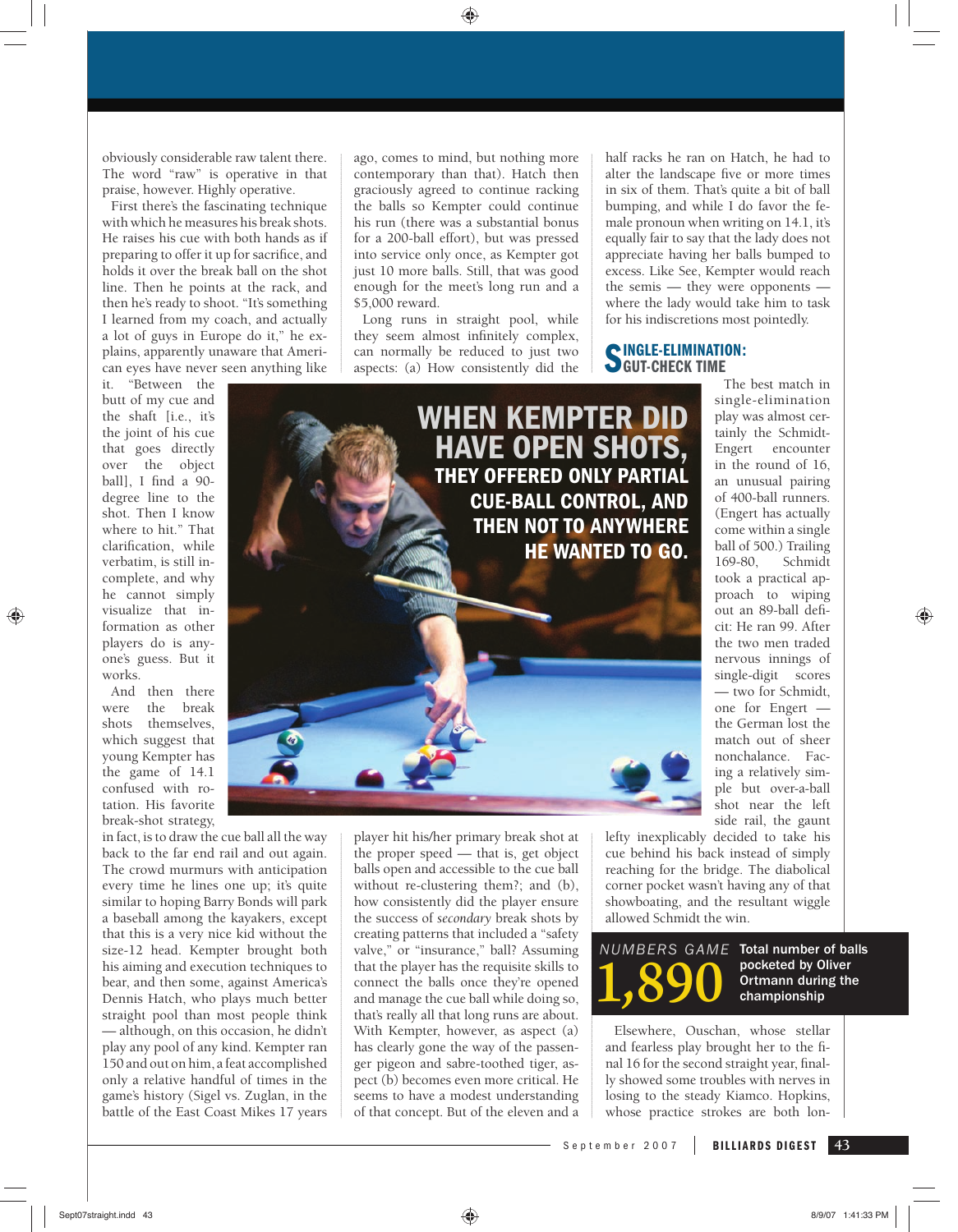### $\cdot$ <sup>2</sup> PREDATOR WORLD 14.1 STRAIGHT POOL CHAMPIONSHIP  $\cdot$ <sup>2</sup> ·



ger and more fluid than his actual celebrated delivery and who still produces some of the finest position patterns anywhere, simply did not have the firepower for Hohmann, who authored one of his three 100-ball runs on the heathenish tables. Barouty fell to Orcollo's shot-making ability. Germany's Oliver Ortmann tuned up for the next round with an easy 200-44 victory over Radislaw Babica of Poland, who sports what is easily the field's finest nickname, "The Choirboy." (Indeed, with his wavy hair and an unlined face that appears to have never been shaved, Babica looks like the kind of cherub whose parents would faint dead away if they thought he was even within smelling distance of a pool table.) Kempter continued to punish the balls in sidelining Otterman, and Missouri's Danny Harriman took out Van den Berg.

# **THE LAST EIGHT: FOUR ROOKIES, FOUR VETS**

Just two Americans survived the round of 16, Schmidt and Harriman, and while they disappointingly drew one another, it at least ensured that a Yank would reach the semis. Both Filipino players advanced, Kiamco to play See and Orcollo to take on the veteran Ortmann. And in the final match, hardly anyone gave much credence to the slugging

Kempter against defending champion Hohmann.

⊕

Kiamco suffered an early miss on a ball he appeared to have struck perfectly, and spent the rest of the match playing "on tilt," as the poker players say. Ortmann gave Orcollo even less chance than that, running 107 and 93 to win, 200-8, in a spectacular two innings. But those two mismatches were more than compensated for by the other two. Kempter shot out to a 152-53 lead on Hohmann, then watched in awe as the defending champion ran eight solid racks to reclaim the lead. But a side-pocket scratch on a routine break shot derailed him, and Kempter got out with a triumphant shout that betrayed his youth.

And the two Yanks provided the best of the quarterfinal matches. Schmidt has the bragging rights to a U.S. Open 9-ball title to go with that 400-ball run; the lower-profile Harriman has won titles in all five of pool's major forms. Both are in their early 30s, with their games probably yet to peak, and both have solid credentials as money players. In a game as long as 200 points, both competitors are likely to see table layouts that require an object ball to be drilled — no matter how thankless the pockets — and the cue ball forced into position; between these two shortgame sharpshooters, that is what this match figured to come down to, and that's exactly what happened.

Harriman's finely-tuned game has a quirk or two. As his resume includes bank-pool titles, he welcomes those opportunities far more than his straightpool peers, and is even willing to use banks as secondary break shots. He also favors the inside-English, behindthe-rack break shot that sends the cue ball off three rails rather than one. Like former American League batting superstar Rod Carew, he apparently has more stances than most golfers have clubs, and in good times or bad, he plays with a mournful expression that suggests he would cry if he stepped upon an ant.

Schmidt ran the first four racks of the game. But Harriman, who plays exceptionally well from behind (he came from nine racks back to defeat Sigel last year), caught him at 64-58. Schmidt then ran an additional five racks to go ahead 129-64. Harriman came back yet again, 75 balls this time (at one point prompting the silent gallery with a chipper, "I thought that was a pretty nice shot, folks") before jawing a ball in a far corner. The two men then staggered for a few innings of single-digit play before Harriman went 29-28 back-to-back for the win.

#### **THE SEMIS: CLASS TELLS**

With all four of last year's semifinalists gone (indeed, only Hohmann survived to the quarters), the best 14.1 pedigree remaining was, by far, Ortmann's, who has won two U.S. Opens at the game (1989 and 1993). Ortmann's stroke production is actually reminiscent of the immortal Ralph Greenleaf's; he's another butt-plate gripper who also angles his body away from the shot, swinging his hip clear of the cue by a good two feet. The stroke itself is executed mainly through a wrist-flick; thus equipped, he would appear to be much better suited to straight pool than any other form, yet he owns innumerable European titles and a 1995 world championship at 9-ball. He would face Harriman in the second semifinal.

Upstarts See and Kempter played the first match  $-$  except that it was never really a match. See is clearly the better straight-pool player of the two, perhaps not quite ready yet to sling elbows among the game's elite, but definitely

**44**

⊕

**BILLIARDS DIGEST** September 2007

♠